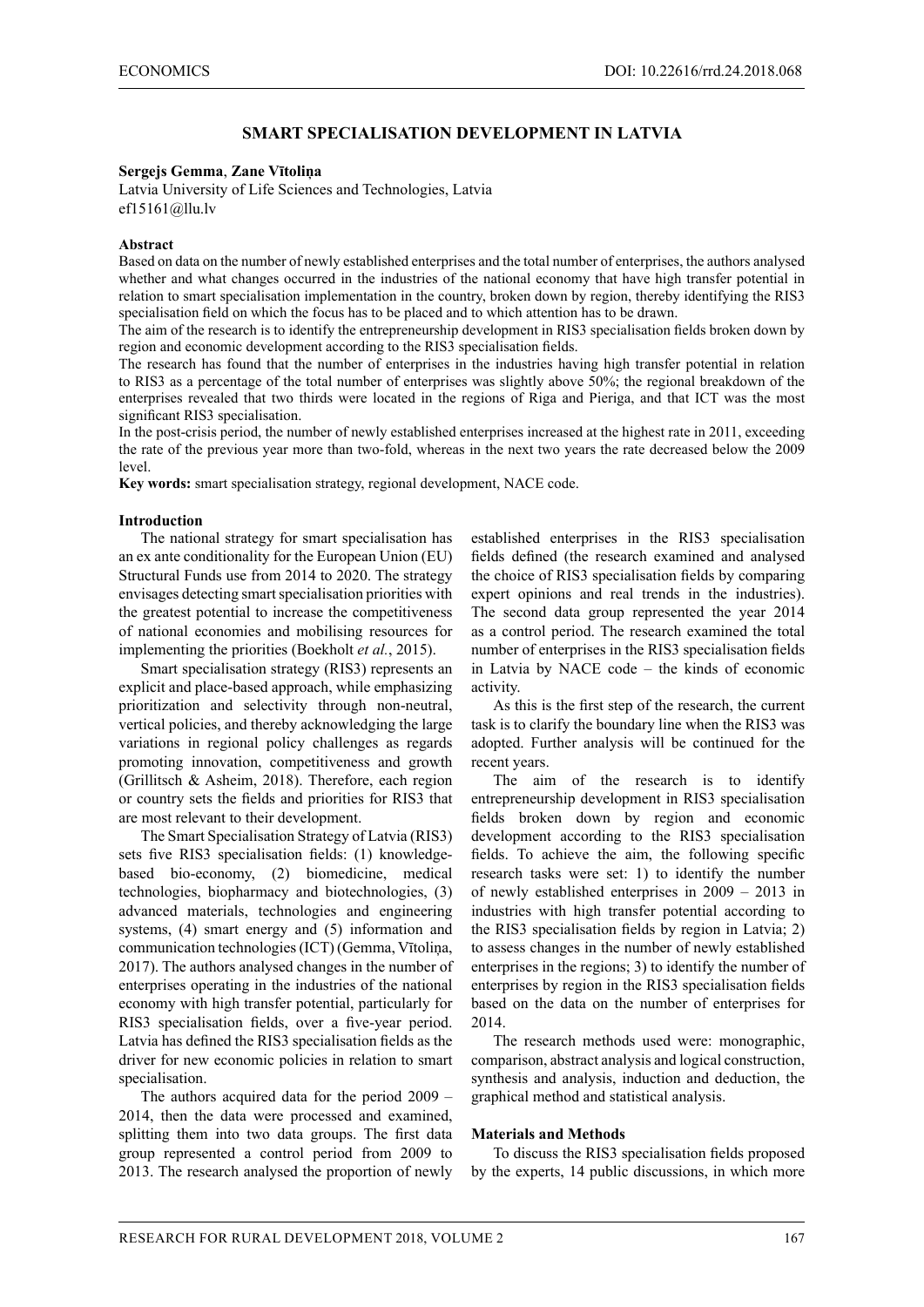Table 1

| Industry                                              | Knowledge-<br>based bio-<br>economy         | Biomedicine,<br>medical<br>technologies,<br>biopharmacy and<br>biotechnology | Advanced materials.<br>technologies and<br>engineering systems | Smart energy                                | <b>ICT</b>   |
|-------------------------------------------------------|---------------------------------------------|------------------------------------------------------------------------------|----------------------------------------------------------------|---------------------------------------------|--------------|
| Agriculture, forestry                                 | 01; 02; 03                                  | 01; 02; 03                                                                   |                                                                |                                             |              |
| Other manufacturing                                   | 05; 06; 07; 08;<br>09; 35; 36; 37;<br>38;39 |                                                                              |                                                                | 05; 06; 07; 08;<br>09; 35; 36; 37;<br>38:39 |              |
| Food industry                                         | 10; 11                                      | 10; 11                                                                       |                                                                |                                             |              |
| Light industry                                        | 13; 14; 15                                  |                                                                              |                                                                |                                             |              |
| Wood processing                                       | 16; 31                                      |                                                                              | 16; 31                                                         |                                             |              |
| Manufacture of non-<br>metal minerals                 | 23                                          |                                                                              | 23                                                             | 23                                          |              |
| Metalworking                                          |                                             |                                                                              | 24; 25                                                         | 24; 25                                      |              |
| Manufacture of<br>electrical and optical<br>equipment | 26; 27                                      | 26; 27                                                                       | 26; 27                                                         |                                             | 26; 27       |
| Manufacture of<br>machinery and<br>equipment          | 28                                          |                                                                              | 28                                                             | 28                                          |              |
| Manufacture of<br>vehicles                            | 29;30                                       |                                                                              | 29; 30                                                         | 29; 30                                      |              |
| Other commercial<br>services                          |                                             |                                                                              |                                                                |                                             | 58-82; 90-96 |
| Public services                                       |                                             | 84-88                                                                        |                                                                |                                             | 84-88        |

# **Consistency of the RIS3 specialisations with industries having high transfer potential**

Source: authors' calculations based on Viedās specializācijas stratēģijas…, 2017.

than 500 representatives from scientific institutions, education institutions and producer associations took part, were held in 2014. The discussions concluded that the industries of the national economy of Latvia were relatively highly specialised; for this reason, overall, it was not a problem of the national economy of Latvia (Informatīvais ziņojums…, 2017).

The research period was the period of 2009 – 2019 to see whether the opinions of the discussions and experts were in line with the defined specialisation fields for the period concerned. The data were acquired from the Lursoft database. The data on newly established enterprises pertain to the enterprises that have been registered, have operated for 12 – 18 months and have submitted an annual report on their performance. The data selected allowed to identify the main change in the growth of industries in municipalities and cities.

The research selected data only on the industries with high transfer potential that were broken down by RIS3 specialisation field (Table 1). In order to analyse the data by region, the data were selected for six statistical regions. The statistical regions are

enshrined in national legal acts and agreed with the EU statistical bureau Eurostat. Six statistical regions are established in Latvia: Riga, Pieriga, Vidzeme, Kurzeme, Zemgale and Latgale (Par statistiskajiem reģioniem, 2018). Across the regions of Latvia there can be still observed considerable socioeceonomic disparities with the monocentric capital city-oriented development, distribution of people and economic activities (Jermolajeva *et al.*, 2017).

The kinds of economic activity registered by enterprises are specified by NACE codes. NACE is an abbreviation in French "Nomenclature statistique des activités économiques dans la Communauté européenne" or the standard classification of productive economic activities in the European Union. Every NACE code corresponds to some kind of business an enterprise is engaged in (What is a…, n.y.).

Actually any industry can potentially use some RIS3 specialisation field; for this reason, the authors focused only on the industries that have high transfer potential. Table 1 shows the RIS3 specialisation fields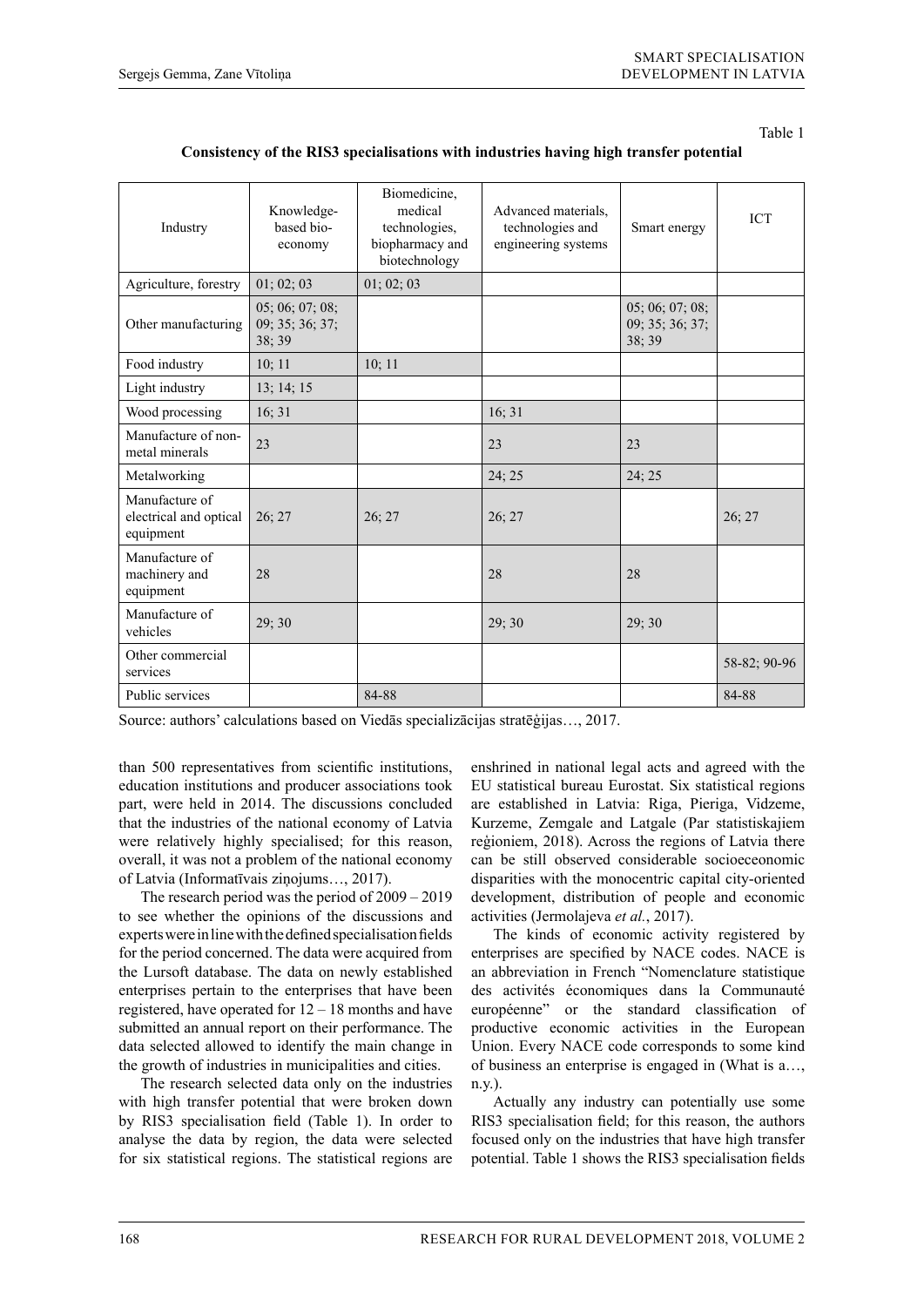that could relate to the industries with high transfer potential (coloured), as well as corresponding NACE codes, i.e. indicating which kinds of economic activity were selected.

## **Results and Discussion**

First of all, insight into the situation in the regions – a breakdown of enterprises by statistical region – was obtained, analysing the number of operating enterprises in the industries with high transfer potential by statistical region (Figure 1). The analysis clearly reveals that the monocentric pattern of development is explicitly characteristic of Latvia, as two thirds of enterprises have registered their economic activity in the capital city or in the vicinity of it (statistical regions of Riga and Pieriga). Monocentric development in particular is referred to as one of the problems of the innovation system of Latvia; it creates an unfavourable environment for entrepreneurship in the regions and contributes to depopulation and inefficient use of resources of a region. As the researchers Kreslins and Stefenberga admit, trends in regional development still are fairly monocentric, and according to RIS3 strategy there should be the development of economics and entrepreneurship in all regions, and best practices should be introduced outside the borders of a region (Kreslins & Stefenberga, 2016). With monocentric development continuing in Latvia, the competitiveness of the country is going to decrease, as the cost of labour and infrastructure in the monocentre is going to rise, while opportunities for growth in the regions will not be used (Informatīvais ziņojums…, 2013).

Among the other four regions, the highest performance was reported in Kurzeme region where

9% of the total operating enterprises engaged in the industries with high transfer potential in relation to RIS3 were registered. Two seaports of national significance are located in this region. The poor performance of Zemgale and Vidzeme might be explained by the fact that the regions have only one city of national significance (Jelgava in Zemgale and Valmiera in Vidzeme). The number of registered enterprises in Latgale is higher by one percentage point, as this region has two cities of national significance – Rezekne and Daugavpils, the latter of which is the second largest city in Latvia.

The analysis of the number of enterprises in the industries with high transfer potential broken down by RIS3 specialisation field (Figure 2) reveals that more than half of them were engaged in ICT, which encompasses such industries as manufacture of electrical and optical equipment, information and communication services, financial and insurance activities, real estate activities, professional, scientific and technical services, education, health, art, entertainment and recreation. The calculations were done taking into account the enterprises that had operated for more than a year as of 2014 and had submitted annual reports, in which they declared their kind of economic activity. This RIS3 specialisation field encompasses a lot of industries with high transfer potential (37 NACE codes); consequently, the number of enterprises in this field is large. The next largest RIS3 specialisation field, in terms of number of enterprises with high transfer potential, is the knowledge intensive bioeconomy, while smart energy accounts for only 4% of the total enterprises.

As shown in Figure 2, nationally more focus should be placed on the fields of smart energy and



Source: authors' calculations based on Lursoft data.

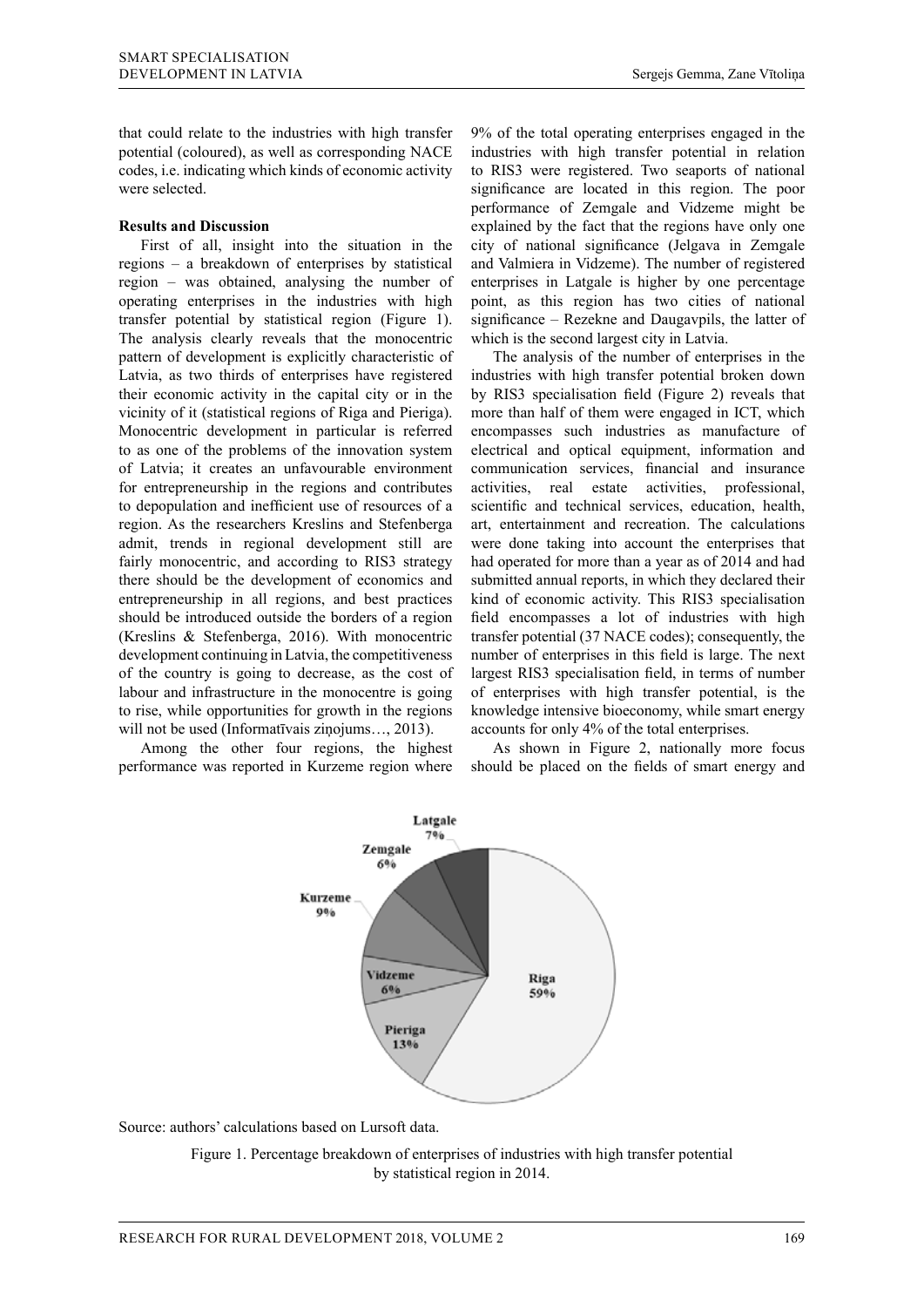

Source: authors' calculations based on Lursoft data.

Figure 2. Percentage breakdown of enterprises registered in 2014 by sector with high transfer potential in relation to RIS3.

advanced materials, technologies and engineering systems in order to increase their proportions.

The number of newly established enterprises also indicates the economic development in the country. An analysis of the number of newly established enterprises in the period 2009 – 2013 reveals interesting dynamics. The data on the number of newly established enterprises operating in the industries having high transfer potential in at least one RIS3 specialisation field were selected for the analysis. The economic situation of this period could be characterised as a post-crisis time, although the number of newly established enterprises in the industries with high transfer potential pertaining to RIS3 was slightly larger compared with 2010. A considerable increase in the number of newly established enterprises occurred

in 2011, which indicated a decline in the economic crisis. The largest number of enterprises in Riga in 2011 was reported in the field "real estate activities" (NACE code 68) – 469 newly established enterprises were registered in that year. In 2012, the number of newly established enterprises decreased by half, while in 2013 their number continued decreasing and was even below the 2009 level, thereby stabilising the situation in the real estate market that stagnated during the crisis.

The numbers of newly established enterprises registered in Riga and Pieriga were significantly larger, while in the other four regions the numbers of such enterprises were approximately the same in every year analysed. The above data were compared with the total number of newly established enterprises





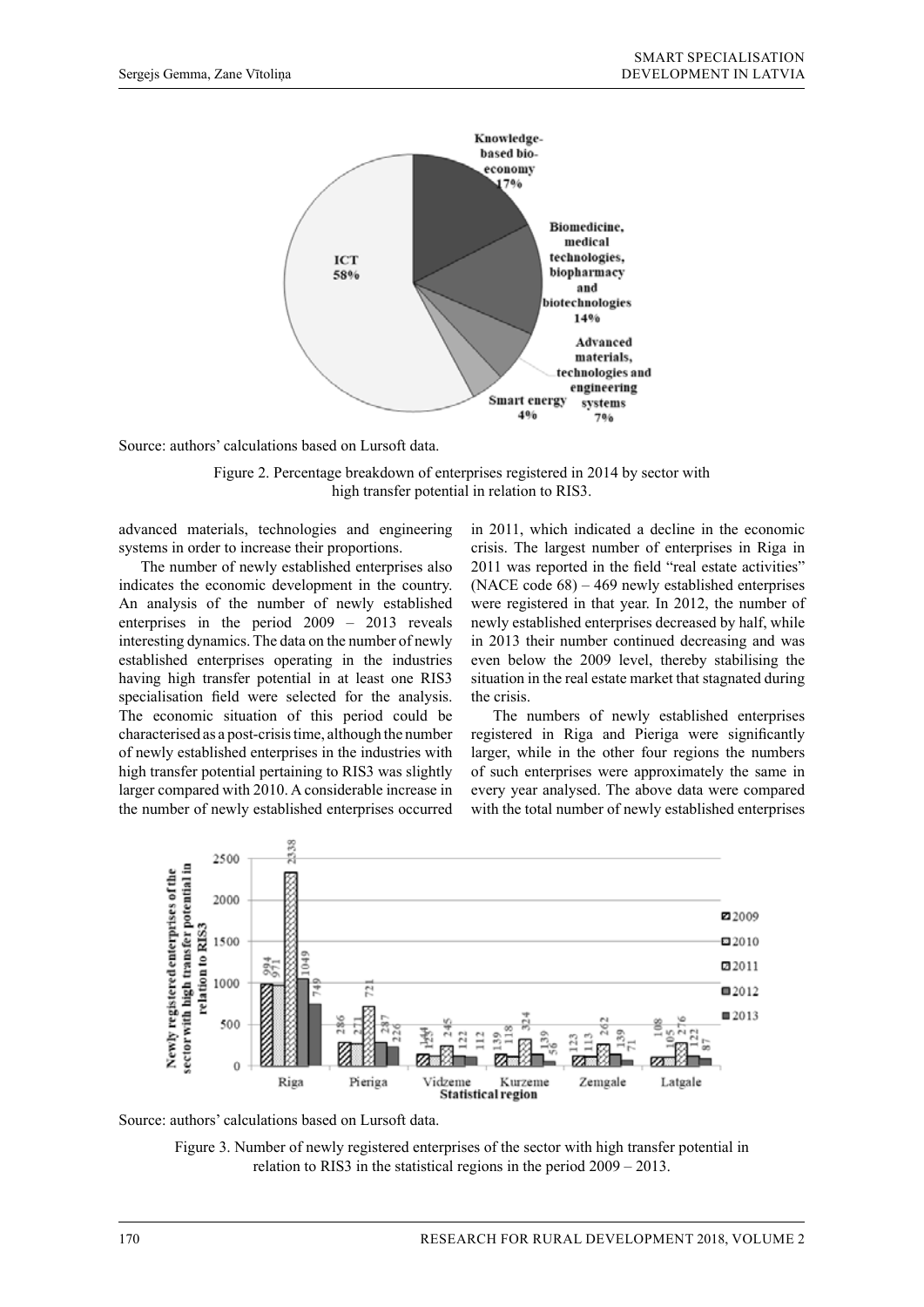

Source: authors' calculations based on Lursoft data.

Figure 4. Number of newly registered enterprises of industries with high transfer potential in relation to RIS3 as a percentage of the total newly registered enterprises in the statistical regions in the period 2009 – 2013.

in the entire economy (Figure 4), which revealed that the number of newly established enterprises in the industries with high transfer potential in relation to RIS3 expressed as a percentage of the total was, on average, slightly above 50%. It is worth mentioning that the significant increase in the number of enterprises in 2011 was reported particularly in the industries having no potential relation to RIS3, as the proportion of RIS3 fields in this year was even lower than in the other years analysed. In 2013 in all the regions, except Kurzeme, the proportion of RIS3 fields was the highest, which indicated progress in smart specialisation in the economy of Latvia.

Researcher Rivza with colleagues, using the same Lursoft data in the same period about Zemgale region entrepreneurship, discovered that the pace of economic growth differs among the municipalities. Comparing two indicators – increase in the total number of enterprises and the number of knowledgebased enterprises for the period 2009 – 2013 in five municipalities of Zemgale region, the total number of enterprises from 2009 to 2013 rose faster than that of knowledge-based enterprises, and the proportion of knowledge-based enterprises decreased from 8.2 to 6.4%. In other 15 municipalities an increase in the number of knowledge-based enterprises from 2009 to 2013 considerably exceeded an increase in the total number of enterprises, and their proportion rose from 12.1 to 15.0%. Increase differs significantly in each municipality, even in two municipalities of the Zemgale region the proportion of this kind of enterprises was greater than 20% of the total enterprises. It shows that the smart economic growth is also determined by municipal government performance, the activity of various public institutions and residents' readiness to work under the guidance of the institutions and organizations (Rivza *et al.*, 2016).

The regional distribution of the industries with high transfer potential in relation to RIS3 in all the regions was similar, only in Latgale the proportion was slightly lower. In general, Latgale region is recognized as economically least developed region in Latvia (Jermolejeva *et al.*, 2017).

The Figure 4 shows that in 2013, comparing with the data of 2009, the number of newly registered enterprises of industries with high transfer potential in relation to RIS3 as a percentage of the total newly registered enterprises decrease in all statistical regions of Latvia. This negative dynamics is also directly related to the RIS3 macroeconomic indicator "the proportion of innovative enterprises", where the share of innovative enterprises has sharply dropped, even below the base value of 2012. And it is quite clear that the target value of 2020 cannot be achieved (Šmīdlere, 2017).

Speaking about further development in Riga and Pieriga regions, the basis for regional economic development forms the attraction of new technologies, the promotion of innovation and improvement of the regional resource base. The development of these factors can be achieved with the structural reform planning (Rivza *et al.*, 2017).

## **Conclusions**

- 1. A monocentric trend in the regional distribution of the industries with high transfer potential in relation to RIS3 was observed, as almost two thirds of enterprises have registered their economic activity in Riga and its vicinity. Among the other regions, the best performer was Kurzeme region where 9% of the total enterprises in the industries with high transfer potential in relation to RIS3 were registered.
- 2. Among the RIS3 specialisation fields, ICT accounted for the highest proportion – more than